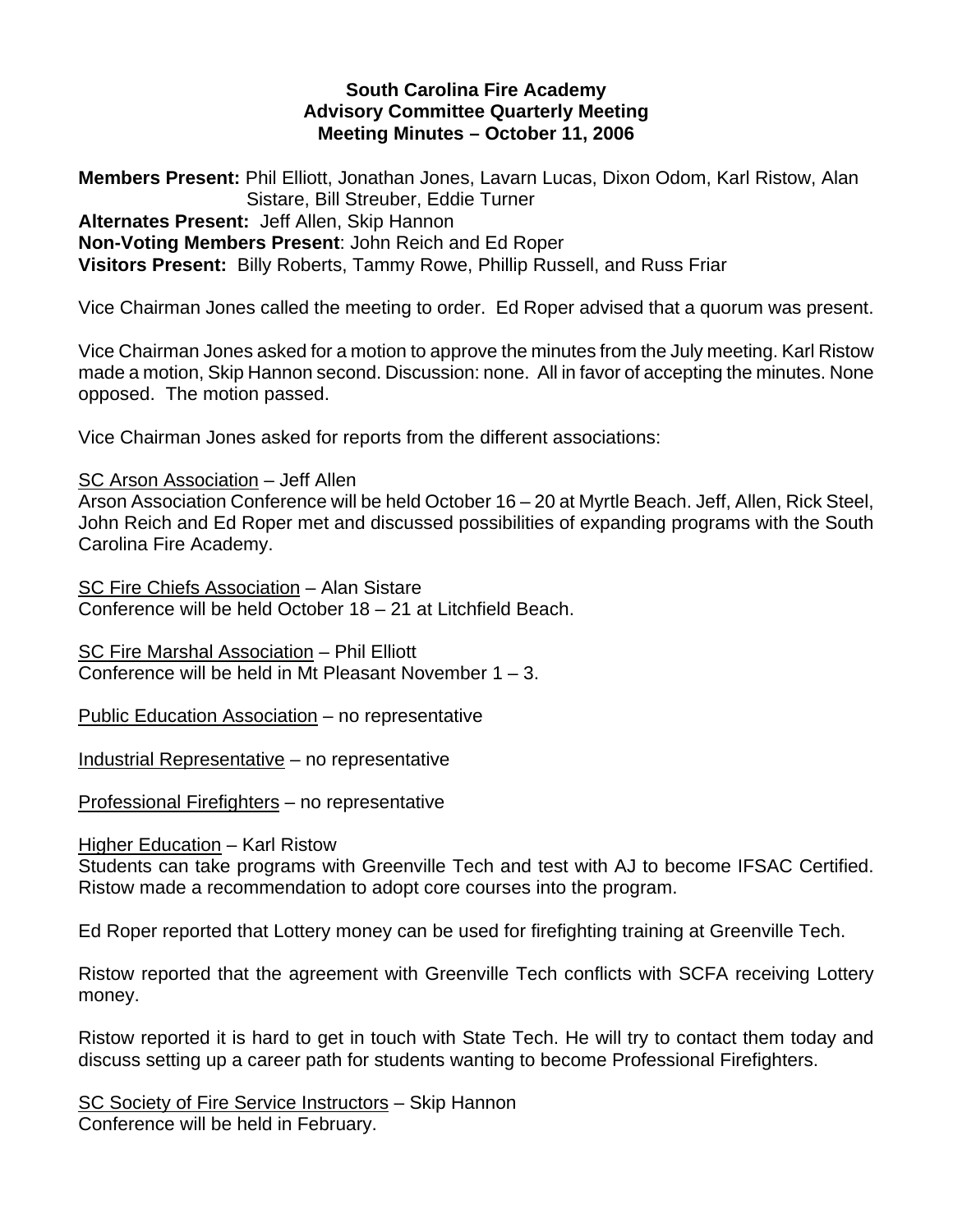### **Standing committee reports**

Curriculum – Bill Streuber

Revisit 1-3-5 year plan. Wants to see if the direction should stay the same.

Facilities – Eddie Turner

Impossible for the facilities to complete a 1-3-5 year plan.

\$60,000 worth of new AV Equipment will be installed in the Denny.

Plans for the new fire station were reviewed. Changes have been made reflect 8 bays, 3 classrooms – 2 of which can double to accommodate 60 students.

New Class A burn building will be designed where the wall and props for the Arson courses can be set-up and left without having to be taken down on a daily basis.

Eddie Turner and John Reich commended Billy Roberts and his staff for their hard work and dedication of maintaining the Academy.

Finance – Dixon Odom Roper presented the finance report.

Superintendent's Report – Ed Roper Roper distributed a current Organizational Chart.

Roper announced that Jack White has been hired in the cafeteria to replace Bruce Johnson. Reggie Beckham has resigned and his position as a Trade Specialist will be posted. The resident training instructors have been split with Lenny Busby being over Special Ops that include ARFF, Hazmat, Props, Trailers and Instructors. Tom Lowder is over Fire Support for Industrial Clients, Rescue Programs and Burn Building Support. Jeff Perigo has resigned at ARFF Coordinator and his position will be posted.

Roper announced that the Region 6 Coordinator's position should be posted this week and it will be a full time position. This region covers their own administrative duties.

Roper reported that John Reich was instrumental in getting 3% – 15% equity salary increases for some employees of the division.

Roper reported that we are asking for 5 FTE's – 3 for Program Coordinator I under Phillip Russell and 2 for Curriculum (1 for Curriculum Development and 1 for AV Curriculum Coordinator).

Roper distributed and reviewed the Regional First Quarter Report.

Roper reported that we still have \$38,000 out of \$79,500 on the DHS Grant and an extension has been granted through December. We will focus on the I 300 and I 400 courses.

Karl Ristow reported that Texas A&M class is equivalent to I 400.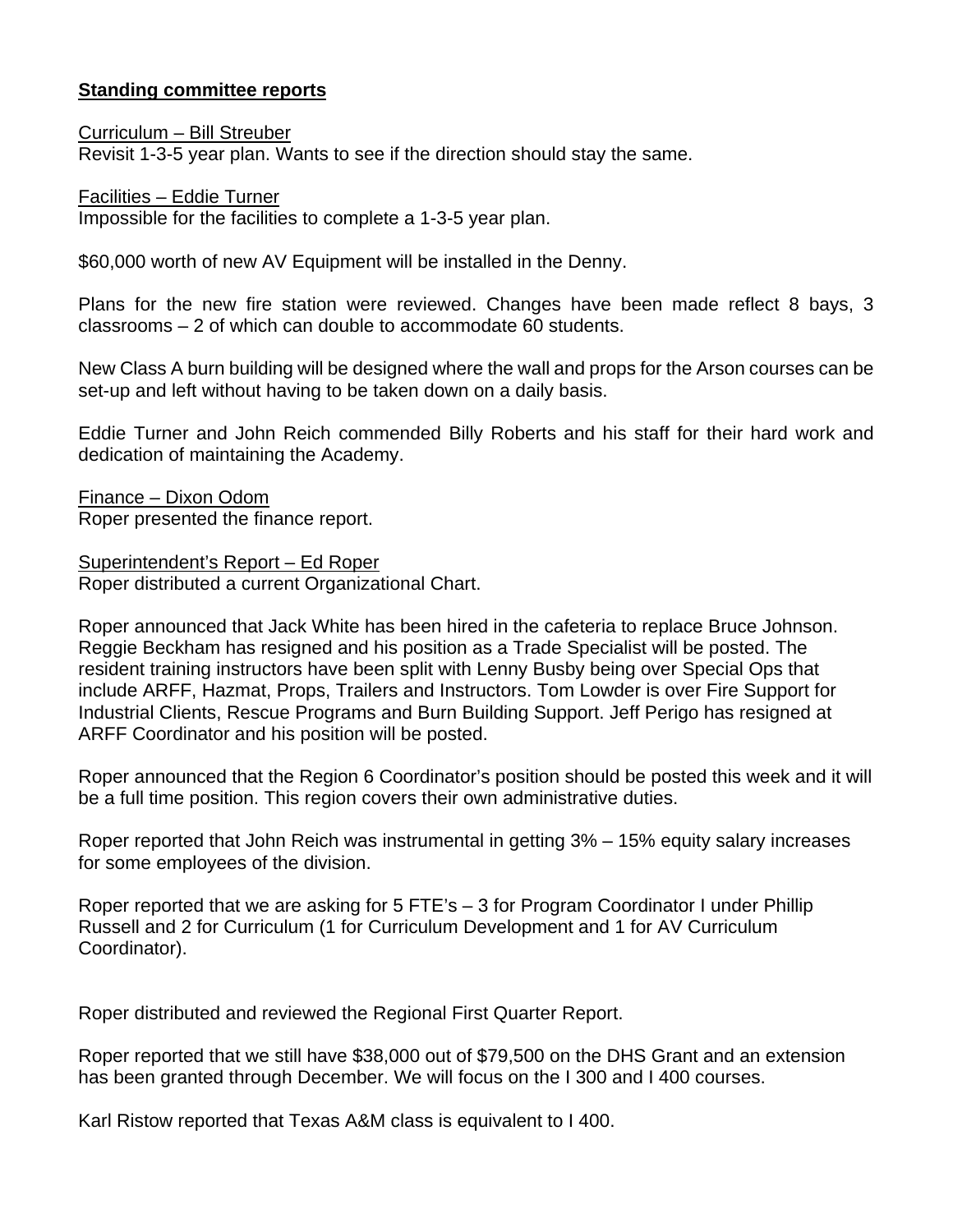Roper reported that Chief Stewart with DHS has stated student can have letter from Chief that states they have had training equivalent to 300 and 400.

Roper announced that we have received \$28,000 for NFA Command Grant Courses.

Roper announced \$100,000 has been received from DHS for Type 3 & 4 teams to get up and running – this will be a 7 day course. These teams are broken down in Midlands Region – Aiken Co Sheriff; Pee Dee Region – Florence Co EMD; Upstate Region – Anderson City and Low State Region – Berkeley County.

Roper announced he is President of the North American Fire Training.

Curriculum Report – Russ Friar

Friar presented and reviewed the Curriculum Report.

Friar announced the Curriculum section will be working with the Arson Association in revamping the 2 week Basic Arson Course and look at writing an Advanced Arson Program.

Friar reported a change in Study Guide Essentials of Basic Firefighting that are now being given to 1152 students. Study guide is also issued to the 1151 Recruit Students. Book needs to be maintained through the 1153 and 1154 programs.

Friar reported that Chief Bobby Halton will be the keynote speaker for the Company Officer Program on November 3 – 5.

Friar presented the Media Project Kits that will be distributed to all regions. Each region will receive 2 kits. On presentations will be on power point. The goal is to eventually have all presentations on power point.

Friar reported all regions are being furnished a small hand held video camera to be issued for all instructor classes. The classes will be filmed throughout the regions and the tape will be returned to the Academy and the Academy will provide the students with a DVD of their class. A master DVD will be filed at the Academy on each class.

Friar announced that NFPA will not provide copies of NFPA exams. TO maintain Fire Inspector I and II we have to by test banks and validate.

Karl Ristow asked if we were looking at getting away with local tests and going to just National Test. Roper responded that's what NFPA is driving for but it is extremely costly.

# Resident Training – Phillip Russell

Russell presented and reviewed Resident Training Report.

Russell reported and showed committee a Certificate of Appreciation that the Academy had received from Piedmont Triad Airport for our dedication with their training.

# Old Business

1 – Jonathan Jones reported that Chief Kline is pursing something legislatively to make the Jr Firefighter Program happen.